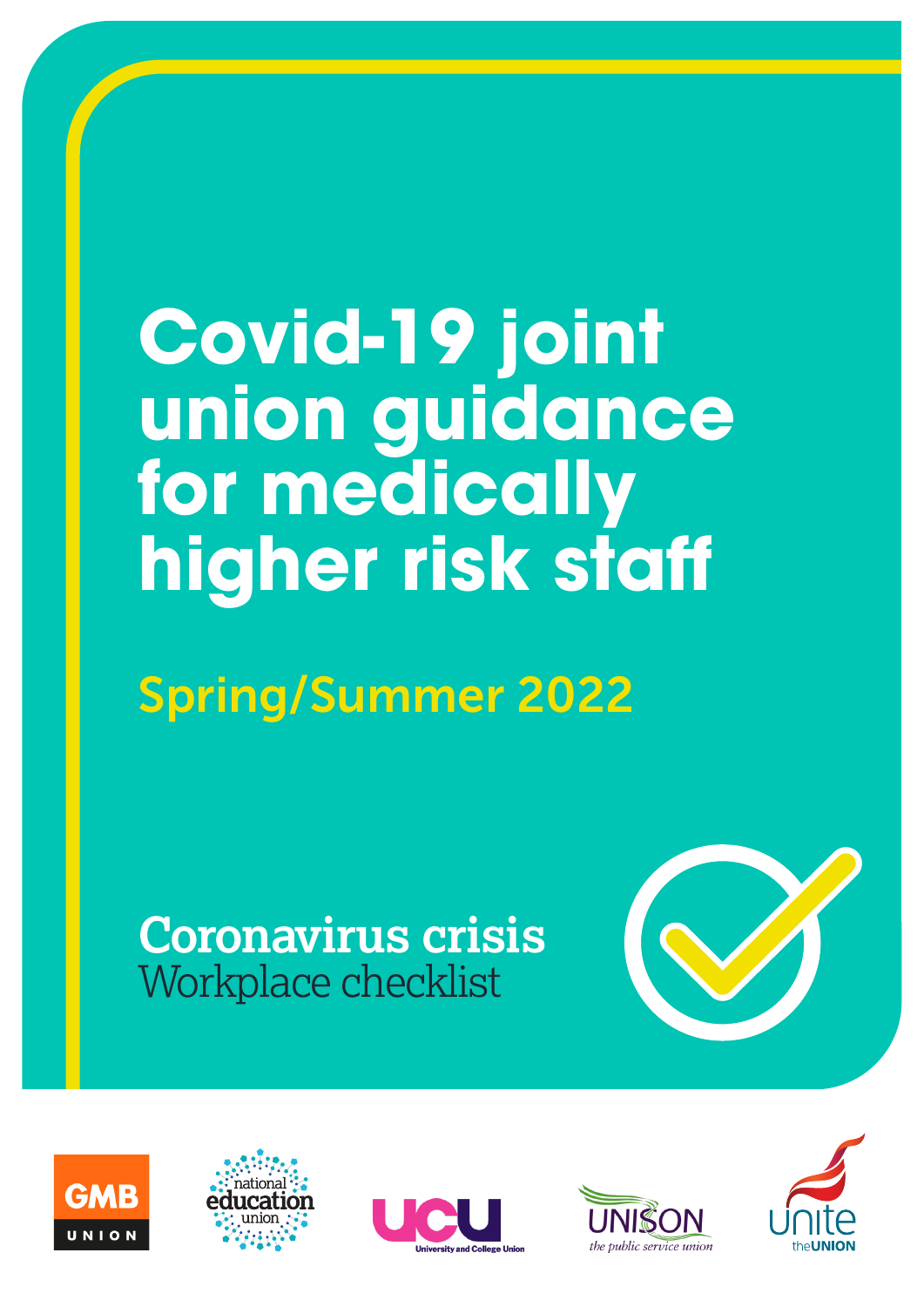#### Spring/Summer 2022

While most school and college staff have now had their double vaccination and booster, Covid-19 rates are still high. Many of those staff who have been at greater risk of adverse outcomes, should they contract coronavirus, will still be understandably anxious. The pandemic is not over, and employers will need to continue to assess the risk to their staff and consult on practical measures which can be adopted to reduce that risk and offer reassurance.

This revised guidance has been issued by the joint unions (NEU, GMB, UCU, Unison and Unite) for use in schools and other settings from March 2022. It covers the position of pregnant women, the immunosuppressed, and those who were previously defined as clinically extremely vulnerable. It:

- brings together the relevant public health guidance;
- reflects what is required by health and safety law; and
- incorporates the joint unions' steer on how best to implement this in education settings.

#### The importance of individual risk assessments

Health and safety law requires employers to demonstrate that a safe working environment is in place by undertaking risk assessments, putting in place proportionate control measures and keeping them under review.

This includes assessing the individual circumstances for employees who are at known greater risk from contracting Covid-19. These circumstances include the individual's own health conditions and any factors which place them at higher risk for other reasons. The degree to which individuals are at risk is affected by their underlying health and by their age, ethnicity, sex, disability and pregnancy. Risk assessments should take account of local prevalence of Covid-19 and, where necessary, medical and/or occupational health advice.

Where there are concerns that a risk assessment does not adequately address individual risk factors, staff should seek to resolve the matter by speaking to their employer and union rep and where necessary, seeking advice from their GP and/or consultant.

#### Pregnant women

If you are pregnant and have let your employer know in writing of your pregnancy, your employer should carry out a risk assessment to follow the [Management](https://www.legislation.gov.uk/uksi/1999/3242/contents)  [of Health and Safety at Work Regulations](https://www.legislation.gov.uk/uksi/1999/3242/contents)  [1999.](https://www.legislation.gov.uk/uksi/1999/3242/contents) Government [advice](https://www.gov.uk/government/publications/coronavirus-covid-19-advice-for-pregnant-employees/coronavirus-covid-19-advice-for-pregnant-employees) sets out that this may involve obtaining occupational health guidance.

Pregnancy risk assessments should be carried out at the start of the pregnancy and kept under regular review throughout, with a pivotal review taking place at 26 weeks, since it is at this point that the risk of complications increases.

The [Government advice,](https://www.gov.uk/government/publications/coronavirus-covid-19-advice-for-pregnant-employees/coronavirus-covid-19-advice-for-pregnant-employees) summarised below, should be followed by all education employers and sets out that:

- Pregnant women of any gestation should not be required to continue working if this is not supported by the risk assessment that employers are legally required to undertake. More detailed advice is given regarding pregnant women of 26 weeks' gestation and beyond, given the increased risk of complications from around 26 weeks' gestation. However, the importance of reducing the risk of Covid-19 infections at all stages is emphasised.
- From 26 weeks, the [Government advice](https://www.gov.uk/government/publications/coronavirus-covid-19-advice-for-pregnant-employees/coronavirus-covid-19-advice-for-pregnant-employees) reinforces the need for employers to ensure the controls identified by the risk assessment for example adequate ventilation, good hygiene and cleaning, are applied strictly.
- Whatever the stage of gestation, the [Government advice](https://www.gov.uk/government/publications/coronavirus-covid-19-advice-for-pregnant-employees/coronavirus-covid-19-advice-for-pregnant-employees) sets out that where a significant health and safety risk is identified for pregnant workers, employers should adjust the working conditions or hours to remove the risk,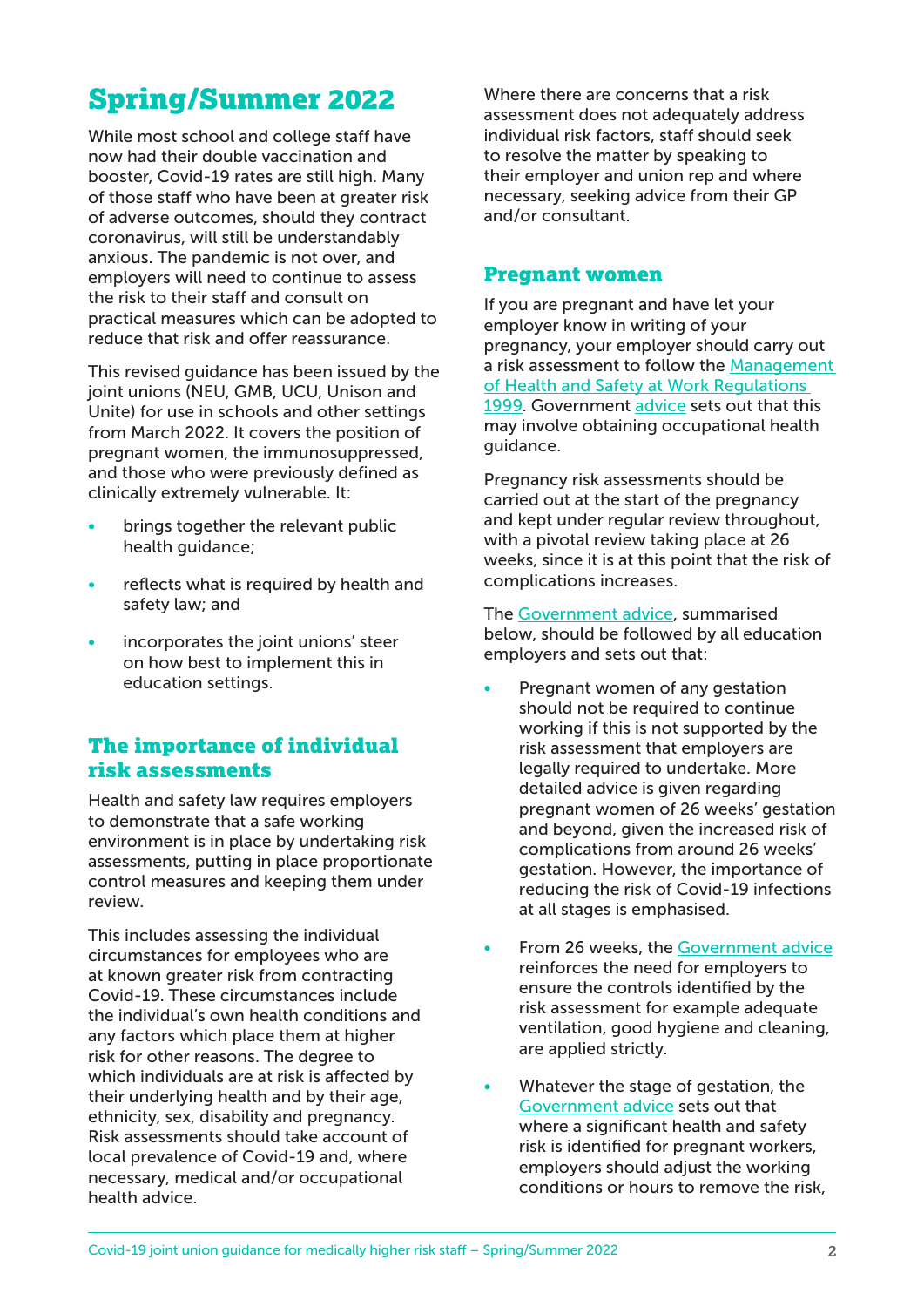where reasonably practicable to do so, or offer alternative work on the same terms and conditions. If this cannot be done, a medical suspension on full pay should be given.

Whilst a personal choice, vaccination is the best way to protect from the known risks of Covid-19 in pregnancy for both women and babies, including admission of the woman to intensive care and premature birth of the baby. See [COVID-19 vaccination: a guide on](https://www.gov.uk/government/publications/covid-19-vaccination-women-of-childbearing-age-currently-pregnant-planning-a-pregnancy-or-breastfeeding/covid-19-vaccination-a-guide-for-women-of-childbearing-age-pregnant-planning-a-pregnancy-or-breastfeeding)  [pregnancy and breastfeeding - GOV.](https://www.gov.uk/government/publications/covid-19-vaccination-women-of-childbearing-age-currently-pregnant-planning-a-pregnancy-or-breastfeeding/covid-19-vaccination-a-guide-for-women-of-childbearing-age-pregnant-planning-a-pregnancy-or-breastfeeding) [UK \(www.gov.uk\)](https://www.gov.uk/government/publications/covid-19-vaccination-women-of-childbearing-age-currently-pregnant-planning-a-pregnancy-or-breastfeeding/covid-19-vaccination-a-guide-for-women-of-childbearing-age-pregnant-planning-a-pregnancy-or-breastfeeding). which describes how UK data has shown that almost every pregnant woman with Covid-19 who needed hospital treatment or intensive care, had not been vaccinated. Having a vaccination does not, however, remove the requirement for employers to carry out, and regularly review, risk assessments for pregnant employees.

The joint unions advise that all pregnant women who are working from home or are medically suspended on maternity grounds should write to their employer to confirm they intend their maternity leave to start at the Expected Week of Childbirth (EWC).

Where a pregnant woman employee has received medical advice that it would be safer for them to work from home this should be fully supported by their employer.

#### Staff who are immunosuppressed

Although the Government's shielding advice is no longer in place, Government guidance aimed specifically at those whose immune system means they are at greater risk [COVID-19: guidance for people whose](https://www.gov.uk/government/publications/covid-19-guidance-for-people-whose-immune-system-means-they-are-at-higher-risk/covid-19-guidance-for-people-whose-immune-system-means-they-are-at-higher-risk)  [immune system means they are at higher](https://www.gov.uk/government/publications/covid-19-guidance-for-people-whose-immune-system-means-they-are-at-higher-risk/covid-19-guidance-for-people-whose-immune-system-means-they-are-at-higher-risk)  [risk - GOV.UK \(www.gov.uk\)](https://www.gov.uk/government/publications/covid-19-guidance-for-people-whose-immune-system-means-they-are-at-higher-risk/covid-19-guidance-for-people-whose-immune-system-means-they-are-at-higher-risk) recommends individual measures which this group are advised to follow to protect themselves, focusing on matters such as avoiding crowded places, asking visitors to their home to wear face coverings and working from home if possible, and this is what feels right, and if not, speaking to their employer about measures to limit risk. These principles can, and should, also be adopted in workplaces, for these particularly vulnerable employees.

The Government guidance sets out what conditions contribute to immunosuppression. You are likely to have received a letter in 2021 informing you if you are considered immunosuppressed, likely to have been offered a third primary vaccine dose (prior to booster) and may have been informed of treatment options for Covid-19. A further jab will be offered in Spring 2022.

Taking account of the guidance that the immunosuppressed should work from home, if possible, and if this feels right to them, the joint unions urge that home working should be fully supported in all cases for this relatively small category of staff. Where this is not possible, or the individual does not wish to work from home, the risk assessment questions described below to assist in risk assessments for those previously in the clinically extremely vulnerable category will be relevant.

#### Staff previously considered to be clinically extremely vulnerable (CEV) including those unable to be vaccinated for medical reasons

Government guidance says that the success of the coronavirus (Covid-19) vaccination programme has meant that the requirement for shielding and identifying people as clinically extremely vulnerable (CEV) is no longer necessary. However, we recognise that, for many people previously defined as CEV, working in education settings can understandably cause anxiety.

We advise that individual risk assessments should be kept under review for staff previously defined as clinically extremely vulnerable or unable to be vaccinated for medical reasons. The risk assessment should be the subject of consultation between the member of staff and management. The member of staff may wish to regularly consult their GP or consultant about any measures which could reduce the risk at work. Where they have received medical advice that it would be safer for them to work from home, this should be fully supported by their employer. The situation is dynamic and medical advice may change according to local prevalence of the virus.